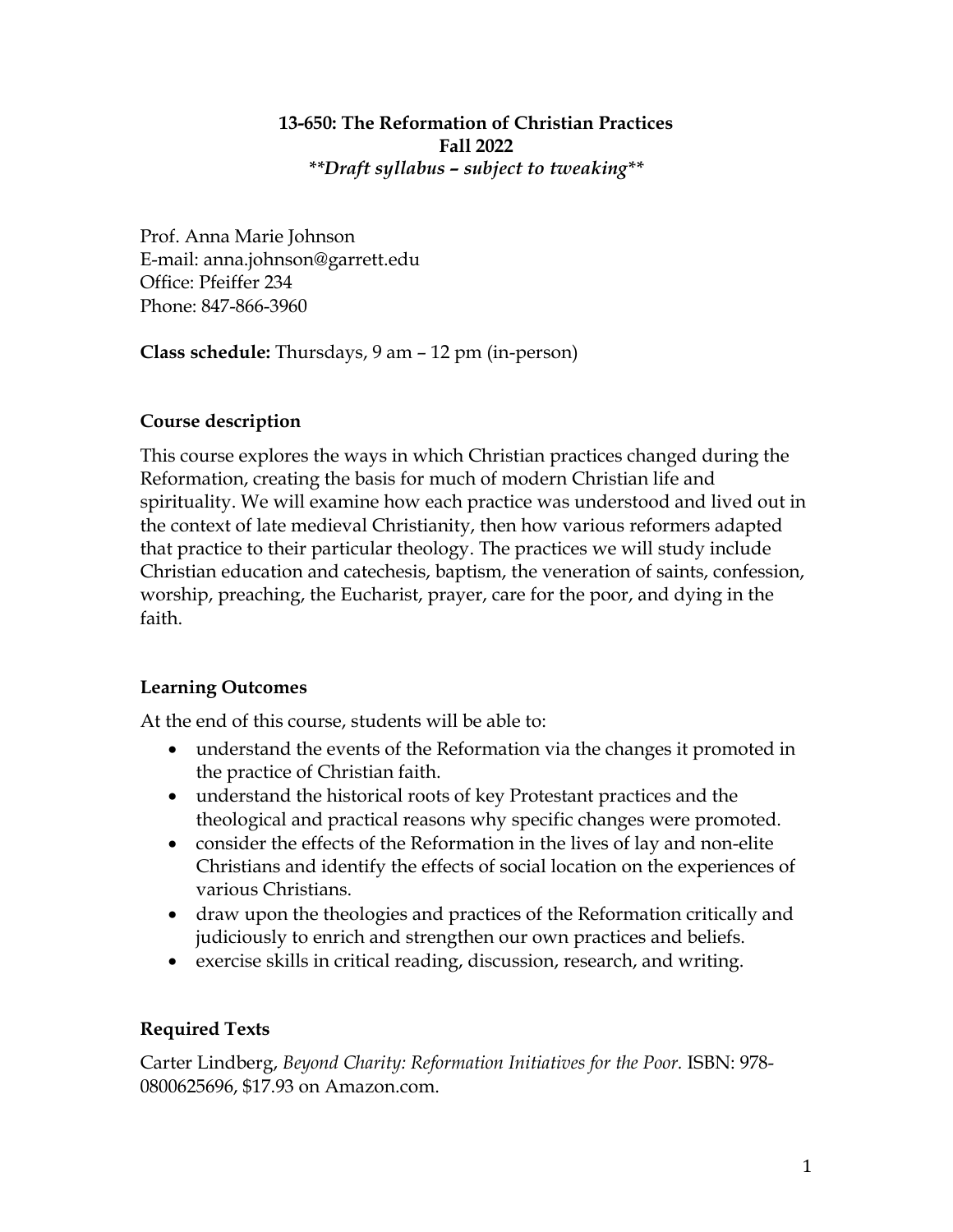John Van Engen, ed., *Educating People of Faith: Exploring the History of Jewish and Christian Communities.* ISBN: 978-0802849366, \$29.01 on Amazon.com.

Lee Palmer Wandel, *The Eucharist in the Reformation.*  ISBN: 978-0521673129. \$29.99 on Amazon.com.

\*Additional texts and materials will be scanned and available on Moodle.

## **Assignments & Grading**

### *Participation: 30%*

This class will be discussion-based, and the participation grade will cover the following activities: the Discussion Sheets and personal practice statements prepared before class and submitted, and discussion participation during class.

### *Mid-term Paper or Project: 30%*

A mid-term essay (5 – 7 pages) on a choice of topics provided by the instructor is due on October 12 by 5 p.m. The topics will be given two weeks before the paper is due.

## *Presentation of Final Paper/Project: 10%*

Our last class meeting, on December 9, will be dedicated to presentations of plans for students' final papers or projects. Each student will present on their project's purpose, thesis, sources, and major questions.

### *Final Paper/Project: 30%*

A final research paper (10 – 15 pages) or other project on a subject of the student's choosing is due on December 15. Students who want to do a project instead of a paper should consult with the professor to discuss how the project fulfills the course objectives and evidences their learning from the class.

*Final grades* for the course are determined by the following scale:

| A: 100-93%    | $C: 73-77\%$        |
|---------------|---------------------|
| A-: 90-92%    | $C - 70 - 72\%$     |
| B+: 88-89%    | $D^{+}$ : 68-69%    |
| B: 83-87%     | $D: 63-67\%$        |
| $B-: 80-82\%$ | D-: $60-62\%$       |
| C+: 78-79%    | $F: 59\%$ and below |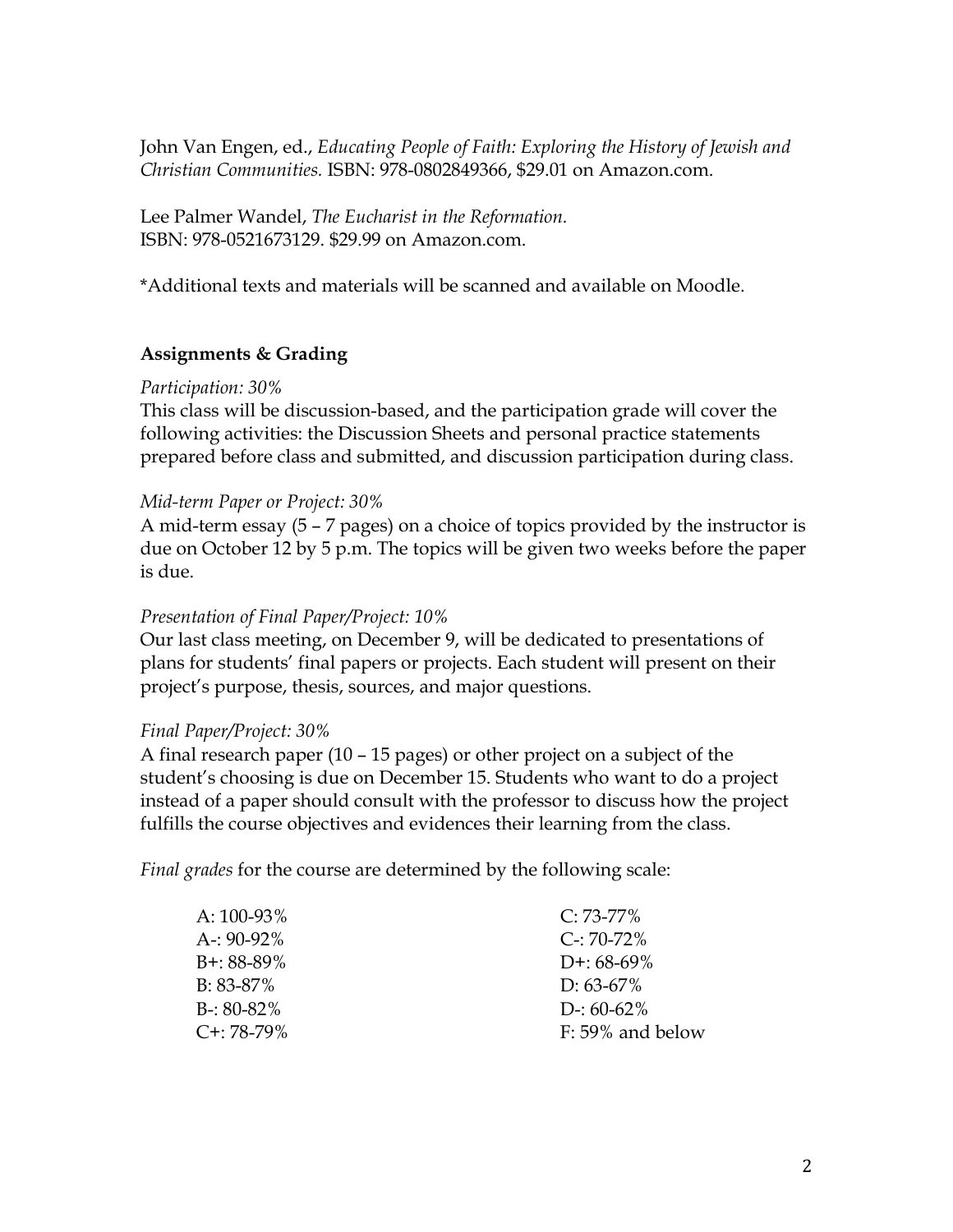## **Policies and Procedures**

## Garrett-wide Academic Policies:

All students are required to abide by the academic policies detailed in the Academic Handbook for the current academic year. The following policies are of particular importance to the successful completion of one's coursework:

## *1. Writing*

- o Academic integrity and plagiarism: (See 19 20 Handbook, 12, 78-83) All professors are required to respond to all suspected incidents of academic dishonesty, especially plagiarism. Repeated incidents of plagiarism or academic dishonesty may result in dismissal from the school.
- o Writing and citations: The Turabian Manual for Writers and the Chicago Manual of Style footnote/bibliography format provide the standard formats for all introductory courses. Basic information on these formats is available online here. In advanced courses an instructor may require another style guide appropriate to the discipline (such as APA). (19 – 20 Handbook, 84)
- o Writing Support: The Writing Center at Garrett-Evangelical offers programs to support all students' theological research and writing. See https://www.garrett.edu/studentlife/student-services then "Writing Center" for more detailed information.

## *2. Attendance and Class Participation*

- o Inclusivity/Diversity: The basic commitments of the seminary to mutual love and searching for the truth in Christ lead to a principle that in the classroom and in course assignments, persons are always to be respected and ideas are to be freely discussed. All participants in the teaching learning process have an obligation to honor and respect varying perspectives on relevant issues. (See 19 - 20 Handbook, 9)
- o Attendance and lateness policies: Attendance is required. Students who miss more than 20% of the class sessions (e.g., more than 2 classes in the weekly schedule, a proportionate amount for other class formats) should not expect to pass the class. (19 – 20 Handbook, 19)
- o Some faculty may limit on the usage of electronic devices such as cell phones during class. At the least, all cell phones should be silenced during the whole of a class session.

## *3. Academic Accommodations*

o Student accommodations for documented conditions should be developed and requested before the beginning of the semester. See the Accessibility, Special Needs,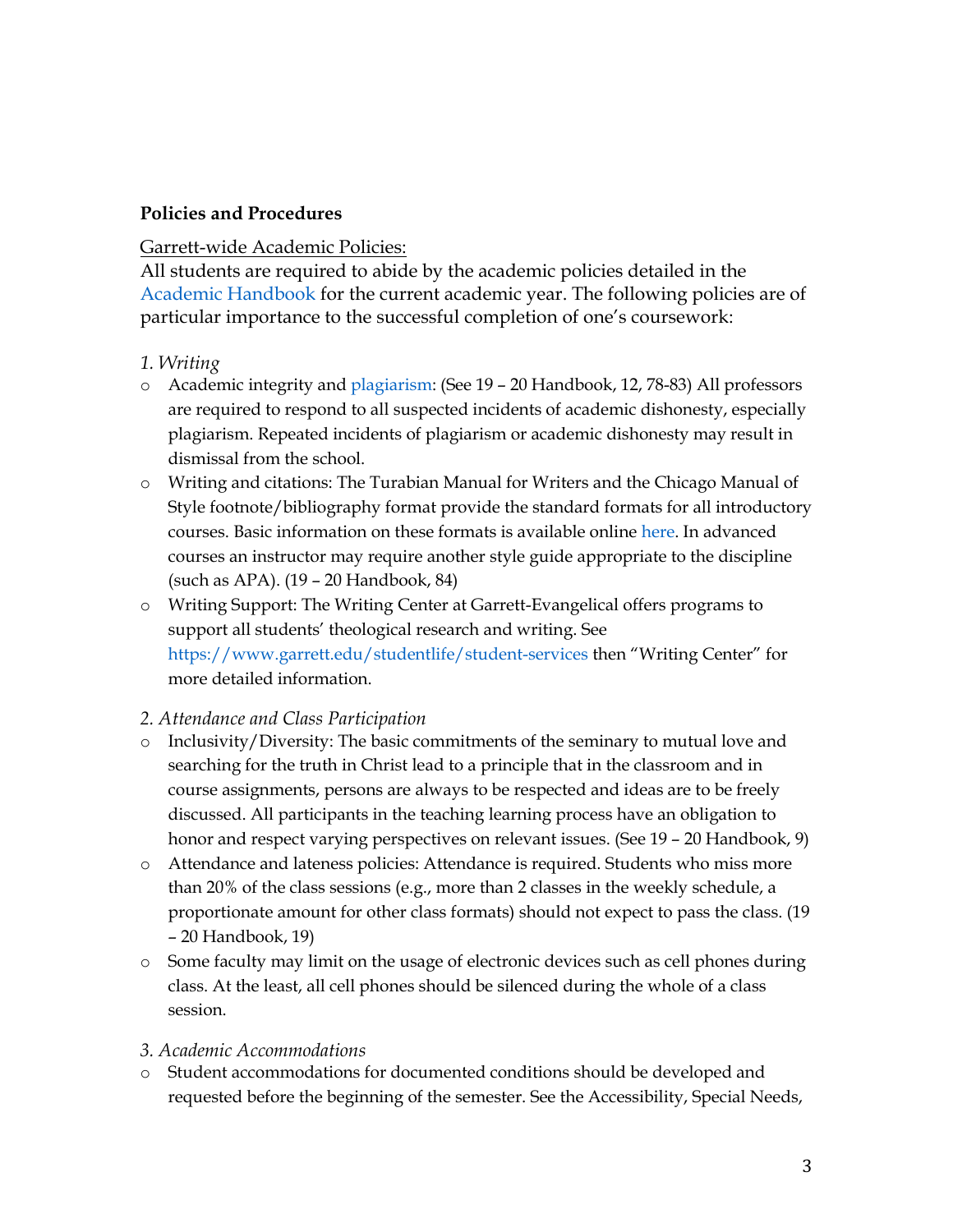and Disabilities policy and process set out in the Academic Handbook (19 – 20 Handbook, 12). Such accommodations are developed in consultation with the Registrar.

o Extensions: For Masters students, extensions, if granted, are normally for four weeks following the last day of class in spring and fall semesters or the final due date for coursework for January and summer terms. Extensions may not exceed three months following the end of the term. (19 – 20 Handbook, 20)

## Course/instructor specific policy:

*1. Late papers and other assignments* will be accepted without penalty only in extreme and documented situations, such as a death or serious diagnosis in the family, a lengthy illness, or other emergency. Please plan your work so that an acute emergency (e.g. brief illness, computer problems, pastoral emergency) does not interfere with submitting your work on time. Unexcused late assignments will be docked a full letter grade (i.e., 10 percentage points) for every day they are late. Any portion of a day late counts as a full day, so if a paper is due at 10 p.m. and you submit it at 10.30 p.m., your grade will be docked by one full letter grade (e.g., 90% becomes 80%).

## **COURSE SCHEDULE**

*September 8:* **Course Introduction** (Class discussion) **The Reformation in Outline**  Lindberg, "The Reformations of the Sixteenth Century" **Introducing Late Medieval Practice** Kieckhefer, "Major Currents in Late Medieval Devotion" (Late Medieval)

*September 15:*

### **Catechesis/Christian Education**

Van Engen, ed., pp. 253-269 (Lutheran); pp. 270-293 (Zürich); pp. 294-313 (Genevan); pp. 314-329 (Catholic) Nesvig, "The Epistemological Politics of Vernacular Scripture in Sixteenth-century Mexico" (Catholic)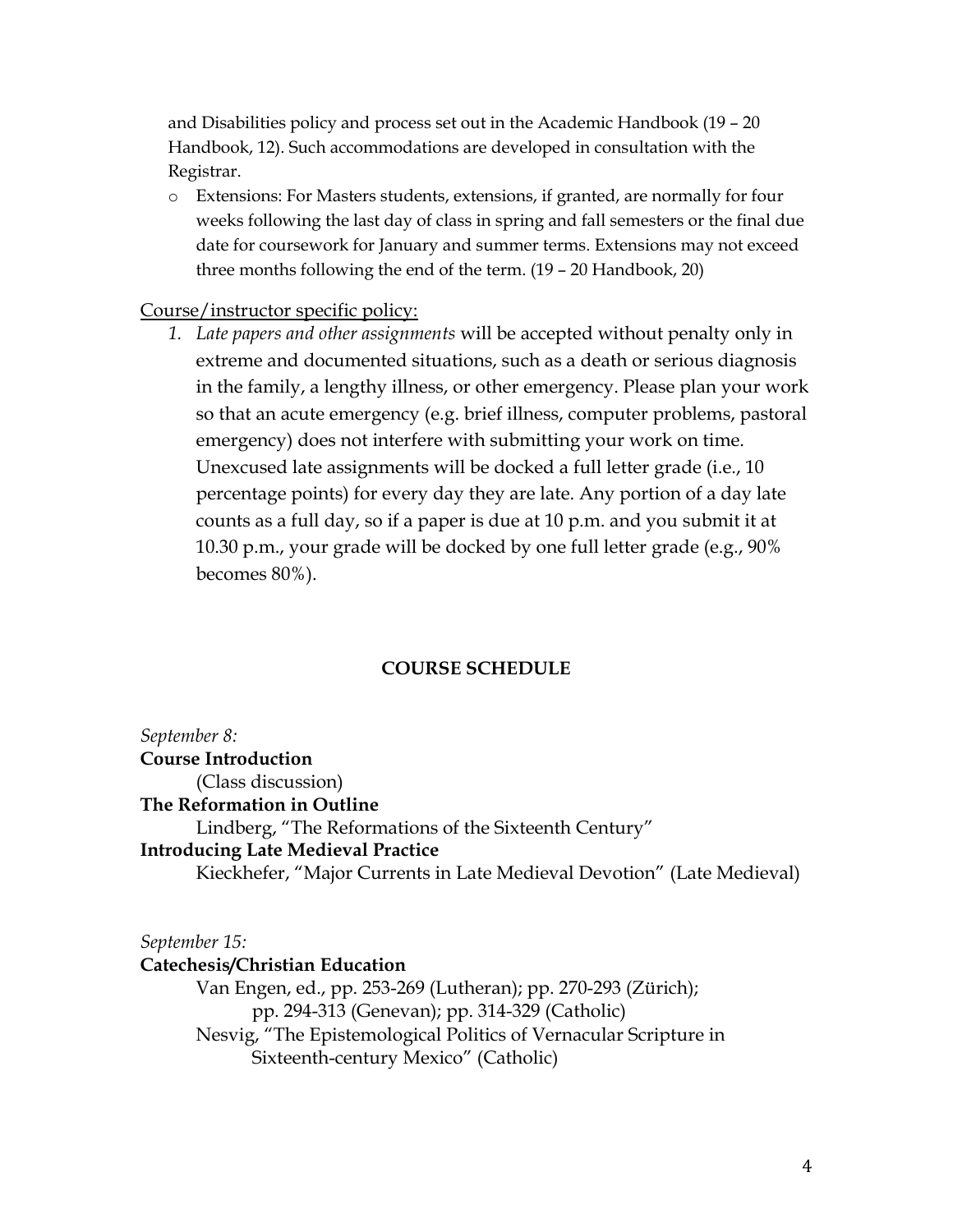#### *September 22:*

#### **Baptism**

Spierling, "Infant Baptism in the Sixteenth-Century: Doctrine and Liturgy" (Late Medieval) Estep, "The Birth of Anabaptism" (Radical) Beasley, "Marriage and Baptism in the British Plantation Colonies" (English)

#### *September 29:*

### **The Saints**

Duffy, pp. 155-206 Kolb, "Saints and Martyrs at Wittenberg" (Lutheran)

## *October 6:*

#### **Confession**

Rittgers, "Between Hope and Fear" (Late Medieval) Thayer, "Luther's Response to the Late Medieval Penitential Process" (Lutheran)

## *October 13:*

#### **Worship**

Kingdon, "Worship in Geneva Before and After the Reformation" (Late Medieval & Genevan) Pettegree, "Militant in Song" (Lutheran, Genevan, French, English) Rempel, "Mennonites" (Radical)

#### *October 20: Reading Day – no class*

#### *October 27:*

### **Preaching**

Taylor, "The Sermon as Event"(Late Medieval) Carlson, "The Boring of the Ear" (English)

### *November 3:*